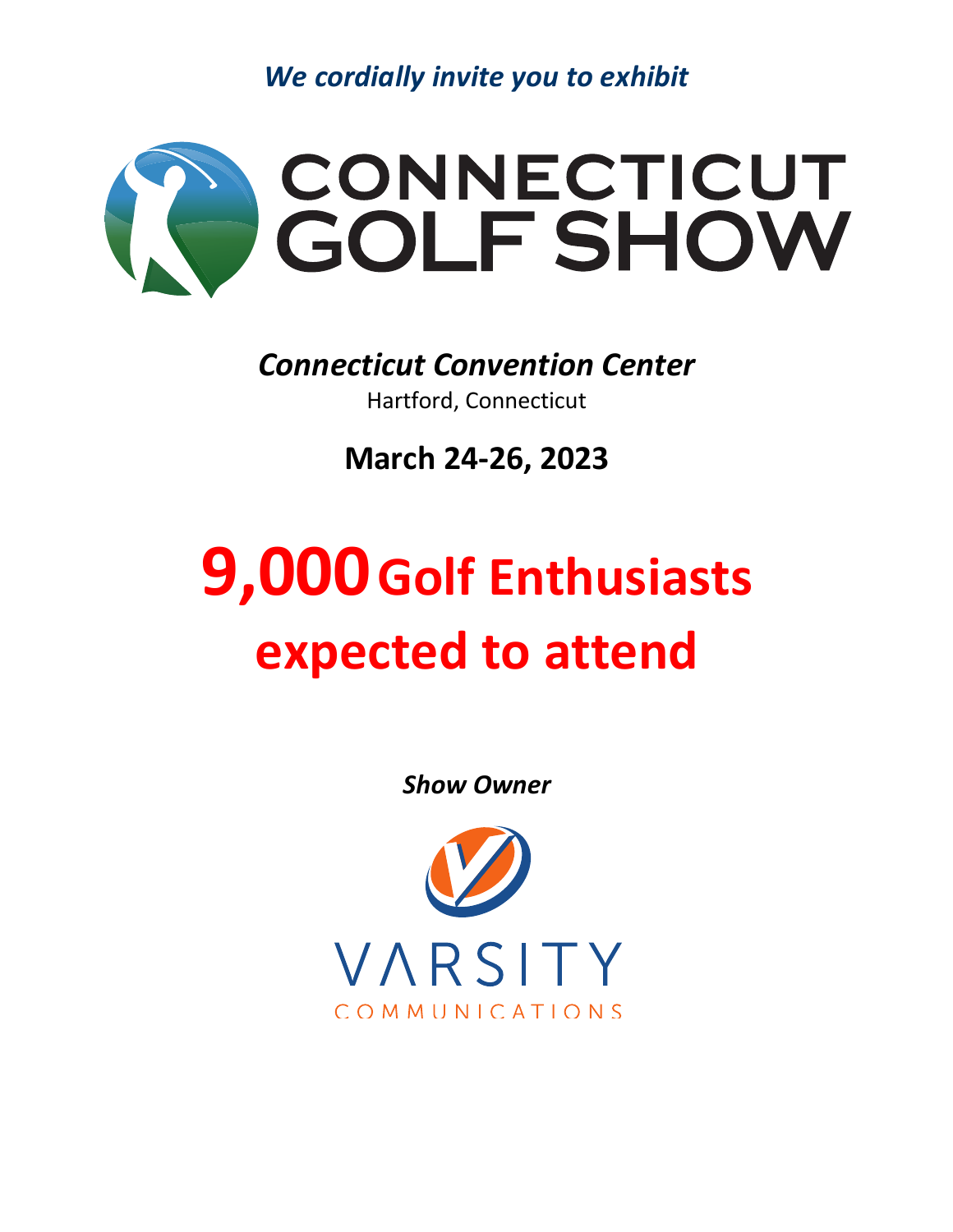## **To secure exhibit space, fax the completed registration to 888-273-1763.**



The undersigned company does hereby agree to participate as an exhibitor at the *Connecticut Golf Show (herein known as the Show)* being held at the Connecticut Convention Center, Hartford, CT, on March 24-26, 2023. The *Show* is owned and produced by Varsity Communications Inc. This will be a binding contract when accepted by the *Show* and invoices for the 2023 show will be mailed upon contract acceptance.

Please complete this form and return to Varsity Communications Inc., 2128 Sahalee Drive East, Sammamish, WA 98074: Attention: Finance Department, **make check payable to Varsity Communications Inc**.

|  | RATES: (PLEASE CHECK APPROPRIATE BOOTH SIZE AND ADDITIONAL OPTIONS) TAKE ADVANTAGE OF OUR EARLY BIRD RATE! |
|--|------------------------------------------------------------------------------------------------------------|
|  |                                                                                                            |

| 10' x 10' booth, \$1,375, if received by 10-15-22, \$1,475 if received between 10-16-22 and 12-1-22, \$1,575 after 12-1-22. |
|-----------------------------------------------------------------------------------------------------------------------------|
|-----------------------------------------------------------------------------------------------------------------------------|

\_\_\_\_\_\_\_ **10' x 10' booth, (\*Special discounted rate of \$1,275 each year for a two-year commitment to the CT Golf Show in 2023 and 2024 if received by 10-15-22.** \$1,375 if received between 10-16-22 and 12-1-22, \$1,475 after 12-1-22).

\_\_\_\_\_\_\_ **10' x 20' booth, \$2,415, if received by 10-15-22**, \$2,545 if received between 10-16-22 and 12-1-22, \$2,675 after 12-1-22.

\_\_\_\_\_\_\_ **10' x 20' booth, (\*Special discounted rate of \$2,245 each year for a two-year commitment to the CT Golf Show in 2023 and 2024 if received by 10-15-22.** \$2,355 if received between 10-16-22 and 12-1-22. \$2,525 after 12-1-22).

## **CALL FOR BULK SPACE RATES FOR SIZES 10' X 30' OR LARGER. FILL OUT RATES BELOW.**

\_\_\_\_ \_\_\_\_\_'x \_\_\_\_\_' booth, \$ \_\_\_\_\_\_\_\_\_\_\_\_\_\_.00 \_\_\_\_ one-year \_\_\_\_ two-year.

Corner booth requests are an additional \$175.00.

Selling from your booth or display area? Yes **\_\_\_\_\_** No **\_\_\_\_\_** (The *Show* retains rights to approve all retail activity).

**\_\_\_\_\_\_\_ EBLAST/SOCIAL MEDIA PROMOTION includes one dedicated E-Blast to 12,000 attendees and two Facebook promotions (2925+ likes). \$750 FEE. GOLF-RELATED BUSINESSES ONLY, LIMITED QUANITY AVAILABLE. MUST BE APPROVED.**

**PLEASE NOTE: Exhibitors are responsible for obtaining a seller permit (if necessary) from the Connecticut Department of Revenue Service. The seller permit must be in place prior to any sales at the Show.**

| <b>COMPANY NAME:</b>                                                                                                           |  |                  | <u> 1989 - Johann Harry Harry Harry Harry Harry Harry Harry Harry Harry Harry Harry Harry Harry Harry Harry Harry</u> |  |  |  |
|--------------------------------------------------------------------------------------------------------------------------------|--|------------------|-----------------------------------------------------------------------------------------------------------------------|--|--|--|
|                                                                                                                                |  |                  |                                                                                                                       |  |  |  |
| <b>CONTACT ADDRESS:</b>                                                                                                        |  |                  |                                                                                                                       |  |  |  |
| CITY:<br><u> 1980 - Johann Barn, mars and de British and de British and de British and de British and de British and de Br</u> |  | STATE: _________ | ZIP: _________________________                                                                                        |  |  |  |
|                                                                                                                                |  |                  |                                                                                                                       |  |  |  |
|                                                                                                                                |  |                  |                                                                                                                       |  |  |  |
|                                                                                                                                |  |                  |                                                                                                                       |  |  |  |